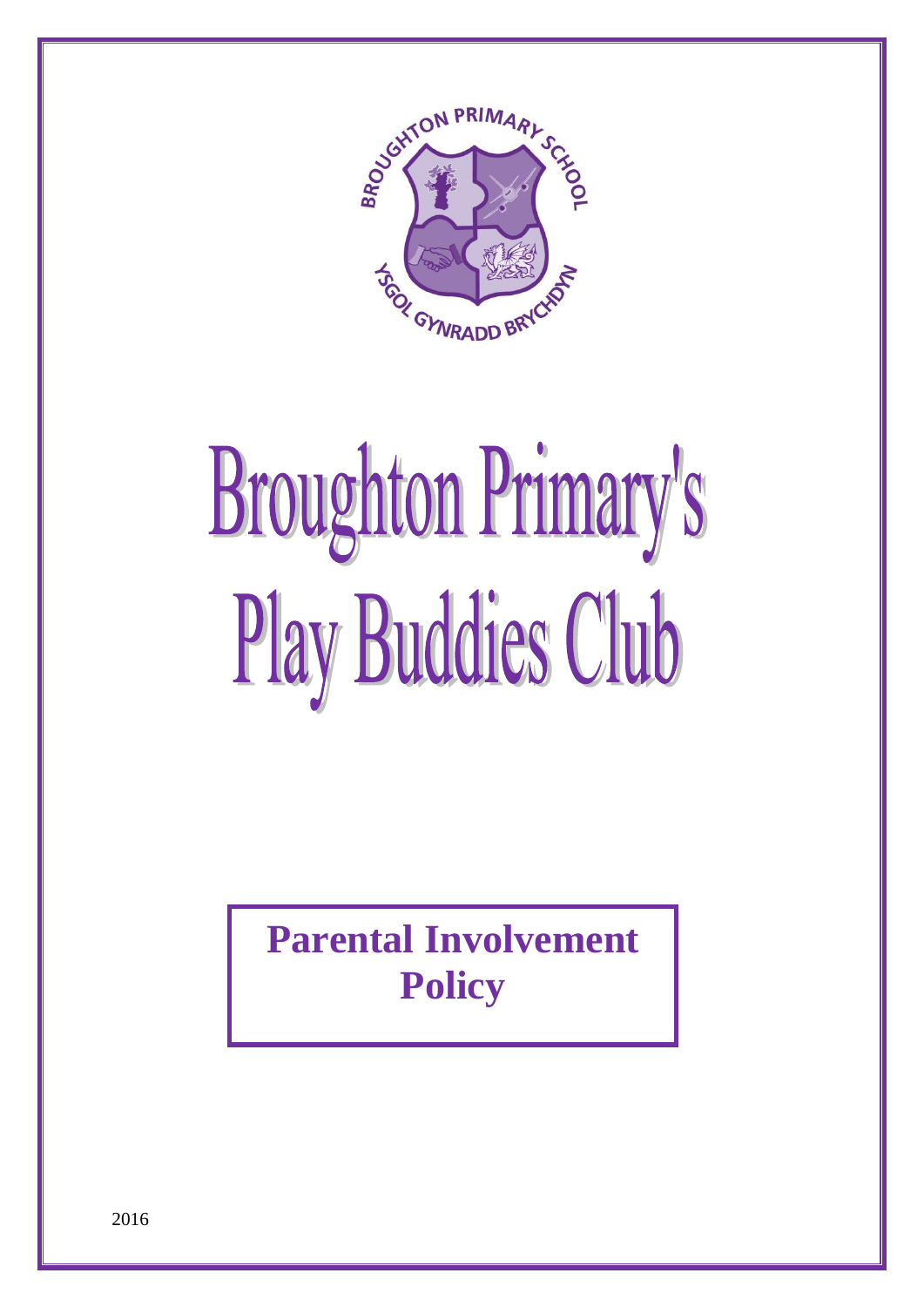## **Parental Involvement Policy**

- Encourage and welcome parents/careers involvement in the management and day to day running of this provision
- Provide high quality day care that enhances the development care and education of re school children in a safe and stimulating environment where they learn through play in partnership with parents/careers
- Welcome parents/careers who want to come directly involved in the activities of the provision and provide opportunities to do so.

We will do this by;

- Encouraging parents/ carers to visit us with their child before registering
- Informing parents/ carers of the ethos statement of purpose operational plan and policies and procedures of name of provision prior to their child starting.
- Recognising and respecting that parents/carers have the prime responsibility for their children
- Asking parents/carers to provide a comprehensive and detailed account of the needs and preferences of their child before starting
- Working in partnership with parents/carers to meet the needs of children both individually and as a group
- Recognising that parenting is a shared responsibility for parents who live apart and providing an inclusive approach to involving and providing information to both parents (where this does not conflict with the child's safety and wellbeing)
- Making every effort to communicate clearly with all parents/careers
- Operating a settling in policy for all children who attend (name of provision)
- Welcoming and helping new parent/careers to become familiar with the day to day routine and good practice of the provision
- Providing regular (newsletters, communications) about our provision to parents/carers and inviting them to contribute
- Encouraging parents/carers to take part in the provisions activities learn about the pre school curriculum and the importance of play in their child development in (name of provision) and at home
- Welcoming all contributions (skills, knowledge and interest) from parents/carers to the benefit of (name of provision)